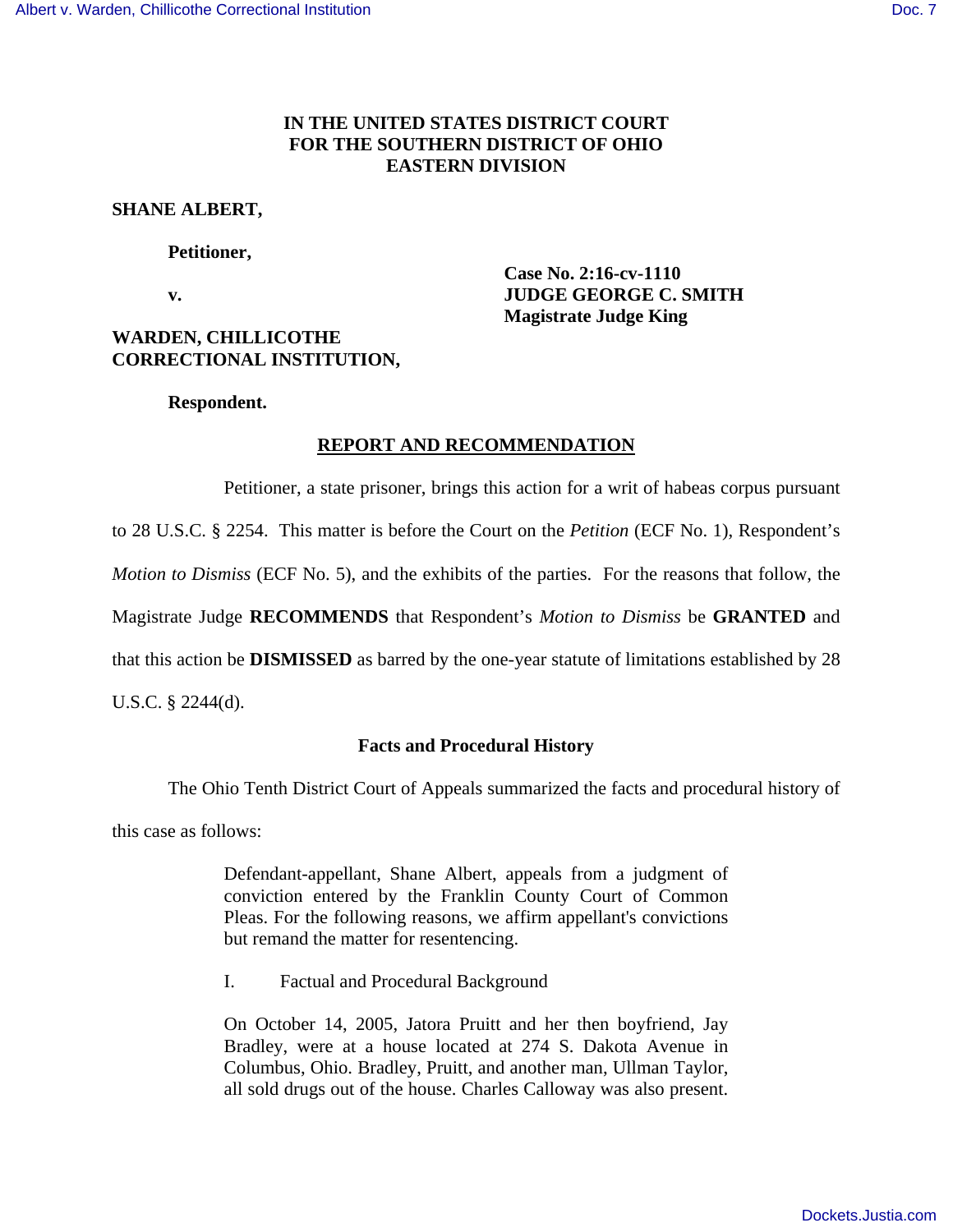He was the house's doorman and would keep people away that they did not know. Calloway left the house to run an errand. When he came back, Bradley opened the door to let him back inside. Calloway ran inside the house and yelled that someone was shooting at him. Bradley shot back but was shot twice. Pruitt saw three people running away from the house but could not identify them.

Two days later, Pruitt, Taylor, and appellant were at the house discussing the shooting.FN1 Inside the house, they began to question Calloway about the shooting and who might have been involved. Appellant and Taylor were standing over Calloway, who was sitting on a couch. Calloway would not answer their questions so they began beating him. Calloway still refused to answer their questions. Appellant said that he knew how to get him to talk, so he left the room and quickly returned with a gasoline can. (Tr. 113.) He poured gasoline on Calloway and then Taylor lit a piece of paper on fire to intimidate Calloway to answer their questions. The lit piece of paper then fellFN2 into Calloway's lap and he became engulfed in flames. Calloway sustained burns over 95 percent of his body and died from the massive burns and soot inhalation into his lungs.

For several years, Calloway's death remained unsolved until an officer with the Columbus Police Department's cold case unit began a new investigation. As a result of that investigation, on October 24, 2012, a Franklin County Grand Jury indicted appellant for counts of aggravated arson, in violation of R.C. 2909.02, aggravated murder, in violation of R.C. 2903.01, murder, in violation of R.C. 2903.02, and kidnapping, in violation of R.C. 2905 .01. Each count also contained a firearm specification pursuant to R .C. 2941.141. Appellant entered a not guilty plea to the charges and proceeded to a jury trial.

At trial, the state's witnesses testified to the above version of events. Additionally, Janae Davis, who knows appellant because he fathered a child with her mother, testified that appellant confided to her that he was scared he might go to jail because he had poured gasoline over someone but he denied he started the fire. (Tr. 199.)

The jury found appellant guilty of the aggravated arson, murder, and kidnapping charges (as well as the attendant firearm specifications) but not guilty of aggravated murder. The trial court sentenced appellant accordingly.FN3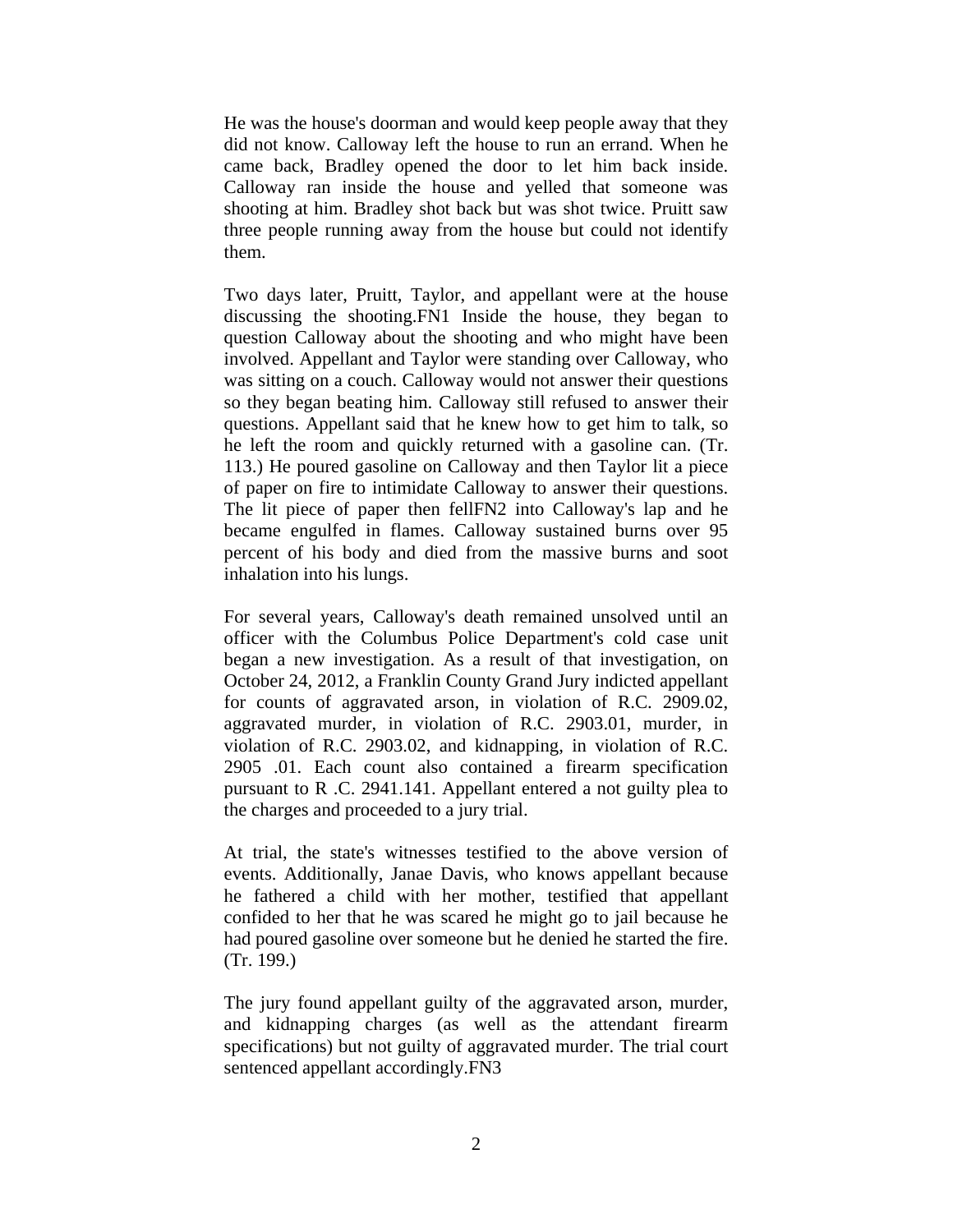## II. Appellant's Appeal

Appellant appeals and assigns the following errors:

[1.] The Appellant was denied effective assistance of counsel at all stages of the proceedings including pre-trial, trial and at sentencing.

[2.] The Trial Court committed plain error, when the Court failed to resolve allied offense and notify the Appellant of the required post release control notification.

[3.] The Trial Court erred by admitting unnecessary and prejudicial photographs of the victim.

[4.] The verdict is against the sufficiency and manifest weight of the evidence.

FN1: Appellant and Taylor grew up together and previously had sold drugs together.

FN2: Taylor, who pled guilty to a count of involuntary manslaughter arising from these events, testified that he accidently dropped the piece of paper when it started burning his hand. Pruitt testified that he tossed it into Calloway's lap.

FN3: Although appellant did not raise this as error, the state points out that the trial court improperly sentenced appellant for the multiple firearm specifications. We agree. Appellant was found guilty of three one-year firearm specifications and, upon the merger of those specifications, should only have been sentenced to one year in prison. The trial court sentenced him to three years. Accordingly, this matter must be remanded with instructions for the trial court to resentence him on these specifications.

*State v. Albert, No.* 14AP-30, 2015 WL 329463, at \*1-2 (Ohio App. 10<sup>th</sup> Dist. Jan. 27, 2015).

On January 27, 2015, the appellate court affirmed in part and reversed in part, remanding the case to the trial court for re-sentencing on Petitioner's firearm specifications. *Id.* Petitioner did not file a timely appeal. On August 10, 2016, he filed a motion for a delayed appeal. (ECF No. 5-1, PageID# 147). On October 5, 2016, the Ohio Supreme Court denied Petitioner's motion for a delayed appeal. *State v. Albert*, 146 Ohio St.3d 1513 (2016). Meanwhile, on May 7, 2015, the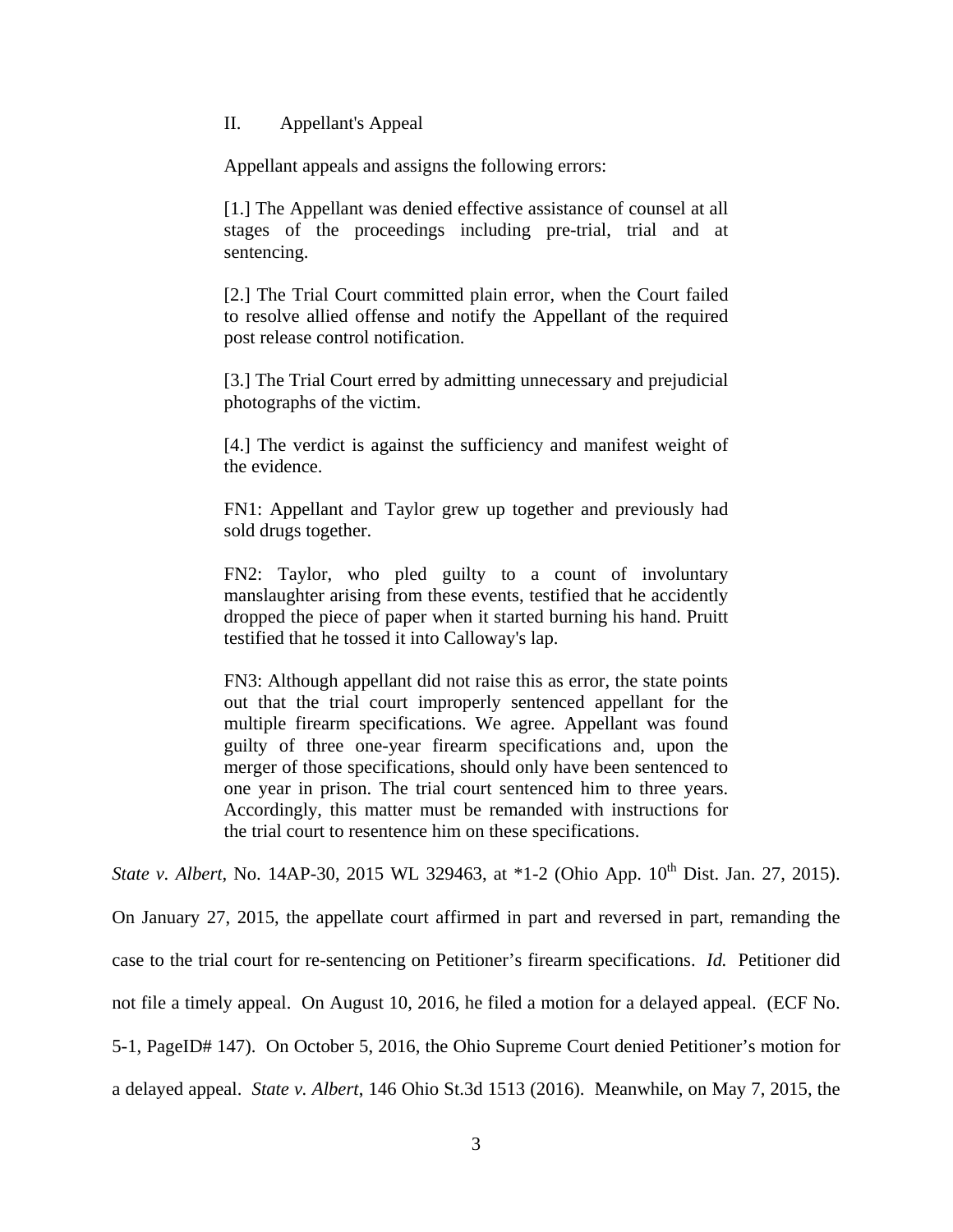trial court held a re-sentencing hearing, imposing a term of ten years on Count One, fifteen years to life on Count Four, and ten years on Count Five, the sentences on Counts One and Five to be served concurrently with each other but consecutively to Count Four, plus an additional consecutive term of one year on the firearm specification. *Re-Sentencing Judgment Entry* (ECF No. 5-1, PageID# 141). The re-sentencing Entry is dated May 11, 2015. (PageID# 144).

 On November 17, 2016, Petitioner filed this action for a writ of habeas corpus pursuant to 28 U.S.C. § 2254. He alleges that he was denied the right to the effective assistance of counsel at all stages of state court proceedings and the penalty phase (claim one); that the trial court committed plain error when it failed to resolve allied offenses and to advise Petitioner regarding the terms of post release control (claim two); that the trial court erred in admitting prejudicial photographs of the victim (claim three); and that the evidence is constitutionally insufficient to sustain his convictions and his convictions are against the manifest weight of the evidence (claim four). Respondent contends that this action should be dismissed as barred by the one-year statute of limitations under 28 U.S.C. § 2244(d).

### **Statute of Limitations**

The Antiterrorism and Effective Death Penalty Act of 1996 (AEDPA), which became effective on April 24, 1996, imposes a one-year statute of limitations on the filing of habeas corpus petitions. 28 U.S.C. § 2244(d) provides:

> (d) (1) A 1–year period of limitation shall apply to an application for a writ of habeas corpus by a person in custody pursuant to the judgment of a State court. The limitation period shall run from the latest of-

> (A) the date on which the judgment became final by the conclusion of direct review or the expiration of the time for seeking such review;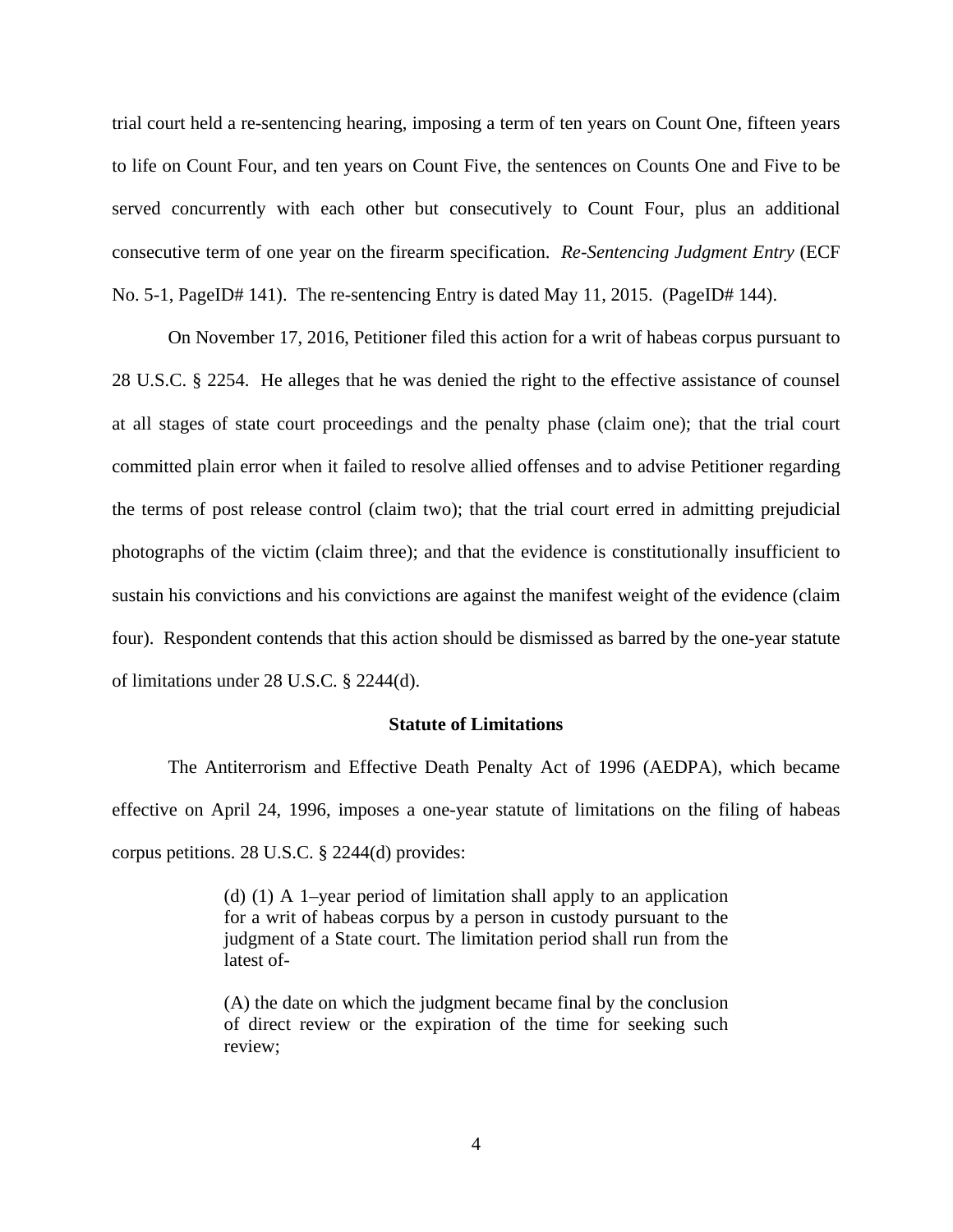(B) the date on which the impediment to filing an application created by State action in violation of the Constitution or laws of the United States is removed, if the applicant was prevented from filing by such State action;

(C) the date on which the constitutional right asserted was initially recognized by the Supreme Court, if the right has been newly recognized by the Supreme Court and made retroactively applicable to cases on collateral review; or

(D) the date on which the factual predicate of the claim or claims presented could have been discovered through the exercise of due diligence.

(2) The time during which a properly filed application for State postconviction or other collateral review with respect to the pertinent judgment or claim is pending shall not be counted toward any period of limitation under this subsection.

Here, Petitioner's judgment of conviction became final on March 13, 2015, or forty-five

days after the appellate court's January 27, 2015, affirming Petitioner's convictions, and when the time for filing a timely appeal to the Ohio Supreme Court expired. *See Norris v. Bunting*, No. 2:15-cv-764, 2017 WL 749200, at \*8 (S.D. Ohio Feb. 27, 2017)(citing *Crangle v. Kelly*, 838 F.3d 673, 679 ( $6<sup>th</sup>$  Cir. 2016)(when a re-sentencing benefits a defendant, the limitations period is not restarted by the new judgment entry); *Adams v. Chillicothe Correctional Institution*, No. 2:16-cv-00563, 2016 WL 3906235, at \*2 (S.D. Ohio July 19, 2016)(citing *Worthy v. Warden*, No. 2:12-cv-652, 2013 WL 4458798, at \*2 (S.D. Ohio Aug. 19, 2013)(citing *Searcy v. Carter*, 246 F.3d 515, 518–19 (6th Cir. 2001); *Marcum v. Lazarof*, 301 F.3d 480, 481 (6th Cir. 2002)). The statute of limitations began to run the following day and expired one year later, on March 14, 2016. Petitioner waited more than eight months thereafter, until November 17, 2016, to file this action.<sup>1</sup> Petitioner's August 10, 2016, motion for a delayed appeal did not toll or otherwise affect the running of the statute of limitations, because the statute of limitations had already

<u>.</u>

<sup>&</sup>lt;sup>1</sup> Petitioner does not indicate the date on which he executed the *Petition*. *See Petition* (Doc. 1, PageID# 15).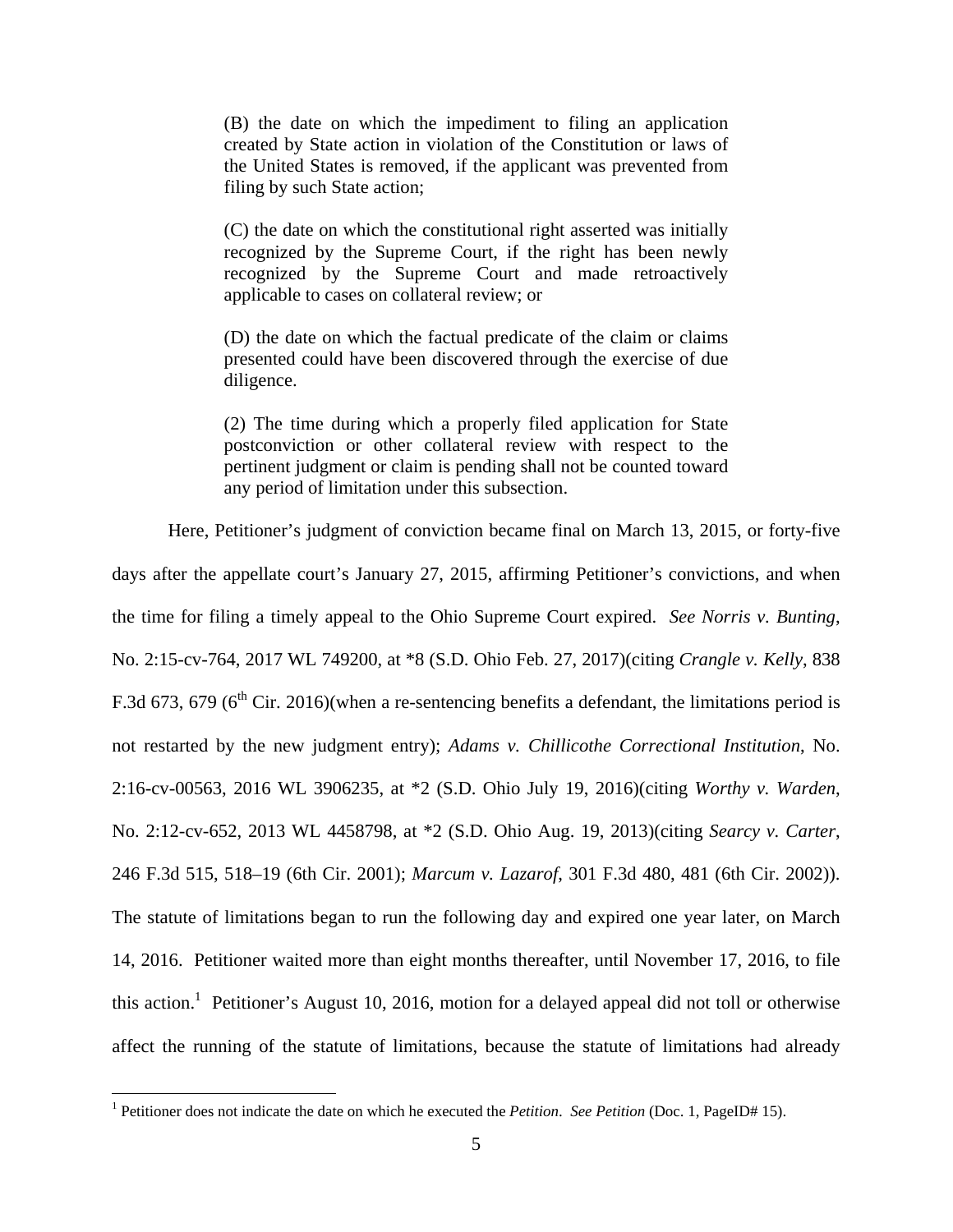expired prior to the filing of that motion. State collateral actions filed after the statute of limitations has expired do not toll the running of the statute of limitations under 28 U.S.C. § 2244(d) (2). *Vroman v. Brigano*, 346 F.3d 598, 602 (6th Cir. 2003) ("The tolling provision does not. . . 'revive' the limitations period (*i.e*., restart the clock at zero); it can only serve to pause a clock that has not yet fully run. Once the limitations period is expired, collateral petitions can no longer serve to avoid a statute of limitations."). Further, the record fails to reflect a basis for equitable tolling of the statute of limitations. *See Holland v. Florida*, 560 U.S. 631, 649 (2010)(a petitioner is entitled to equitable tolling if he has diligently pursued his rights and some extraordinary circumstances prevented his timely filing)(citations omitted). Consequently, this action is untimely.

### **Recommended Disposition**

Therefore, the Magistrate Judge **RECOMMENDS** that Respondent's *Motion to Dismiss* (ECF No. 5) be **GRANTED** and that this action be **DISMISSED** as barred by the one-year statute of limitations found in 28 U.S.C. § 2244(d).

### **Procedure on Objections**

If any party objects to this *Report and Recommendation*, that party may, within fourteen (14) days of the date of this report, file and serve on all parties written objections to those specific proposed findings or recommendations to which objection is made, together with supporting authority for the objection(s). A judge of this Court shall make a *de novo* determination of those portions of the report or specified proposed findings or recommendations to which objection is made. Upon proper objections, a judge of this Court may accept, reject, or modify, in whole or in part, the findings or recommendations made herein, may receive further